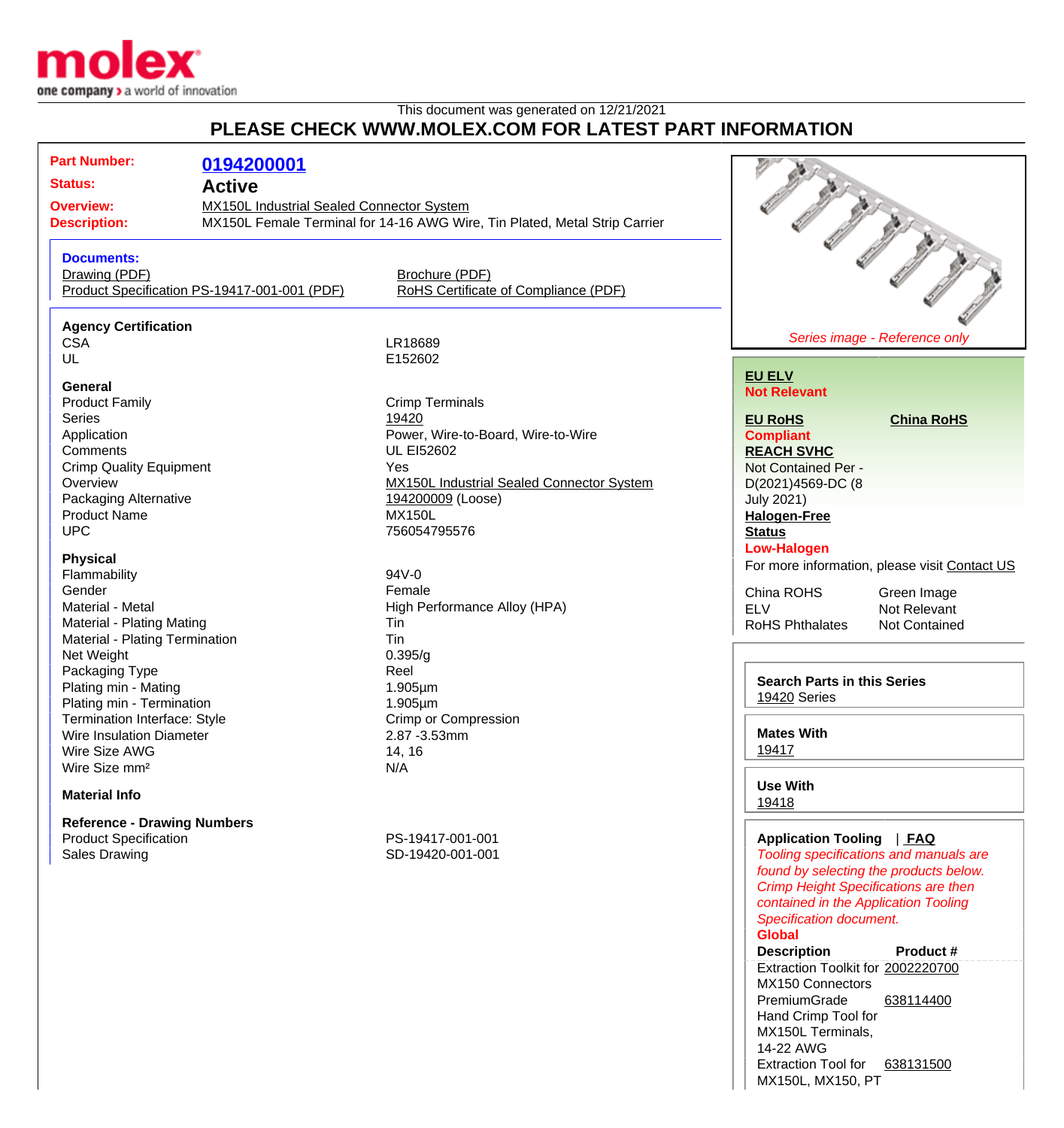Bulb Socket, iGrid, SPOX, and Wire-to-Motor Terminals FineAdjust Applicator [639008200](http://www.molex.com/molex/products/datasheet.jsp?part=active/0639008200_APPLICATION_TOOLIN.xml) for Male and Female Terminals, 14-16 AWG Wire T2 Terminator for Terminal [639108200](http://www.molex.com/molex/products/datasheet.jsp?part=active/0639108200_APPLICATION_TOOLIN.xml)

This document was generated on 12/21/2021 **PLEASE CHECK WWW.MOLEX.COM FOR LATEST PART INFORMATION**